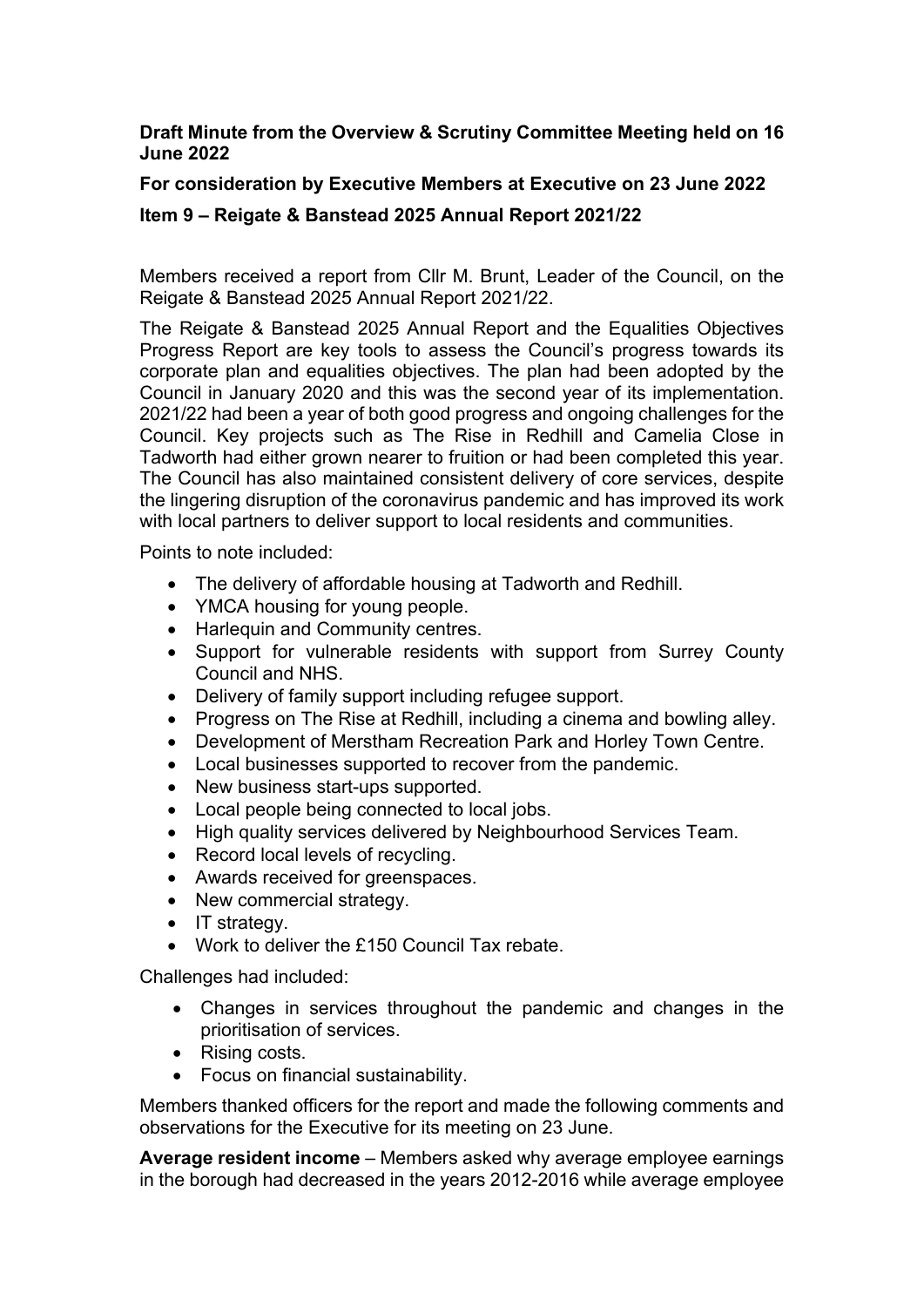income in other districts had risen and asked whether this indicated that residents in the borough are not well paid. It was confirmed that this is a complex indicator but that average earnings in the borough were above the national average.

**Town Centre Audits** – Members asked whether some of the smaller towns and villages could be considered for funded items that the larger towns received, such as painting, maintenance of park benches and Christmas decorations. It was explained that the audits had been externally funded and so scope was limited, however, the points raised would be considered. Local CIL funding can be used to make improvements, however, if something specific was required, this could be brought to the attention of the Portfolio Holder.

**Clear and Effective Communication** – Members asked whether communication from residents was received via email, phone calls or letters. It was confirmed that communication from residents was received via all three channels and that a written answer would be provided to members with more detail following the meeting.

**Local Plan** – Members asked whether the Local Plan up to 2027 could be presented with a timeline. The Leader explained that the Local Plan had been discussed at the recent Group Leaders meeting and that a plan will be prepared with timescales for review of the current Local Plan and to develop the new Local Plan.

**Leisure and Wellbeing** – Members noted that a Playing Pitch and Outdoor Facilities Strategy, and Leisure and Culture Strategy were in development and commented that all Councillors should be included in the consultation and development of new strategies relating to improvements in parks and greenspaces and other leisure developments. Consultation was requested at an early stage through the provision of workshops.

**Community Infrastructure Levy (CIL)** – Members commented that Local CIL was working well but that workshops with officers would be helpful to understand needs and focus with the upcoming review of Strategic CIL. The Leader commented that some Strategic CIL bids had been disappointing and that there would be a review of Strategic CIL bids. Members were urged to consider options for strategic projects in their own wards.

**Equalities Objectives** – Members commented that the Council should investigate options with partners to improve equalities, such as rising prices and the availability of affordable housing. The Leader confirmed that the Council is working with the NHS and other partners to provide integrated delivery to help residents holistically, not just from the Council's perspective. It was confirmed that advice would be sought from the Head of Corporate Policy on including this in reporting.

Members asked the Director of Place, Luci Mould to pass on their thanks and congratulations to officers for driving the borough forward successfully through the recent difficult times.

**RESOLVED** that the Committee –

1) Notes the Reigate & Banstead 2025 Annual Report for 2021/22 and makes

the observations set out in the Minutes for consideration by the Executive.